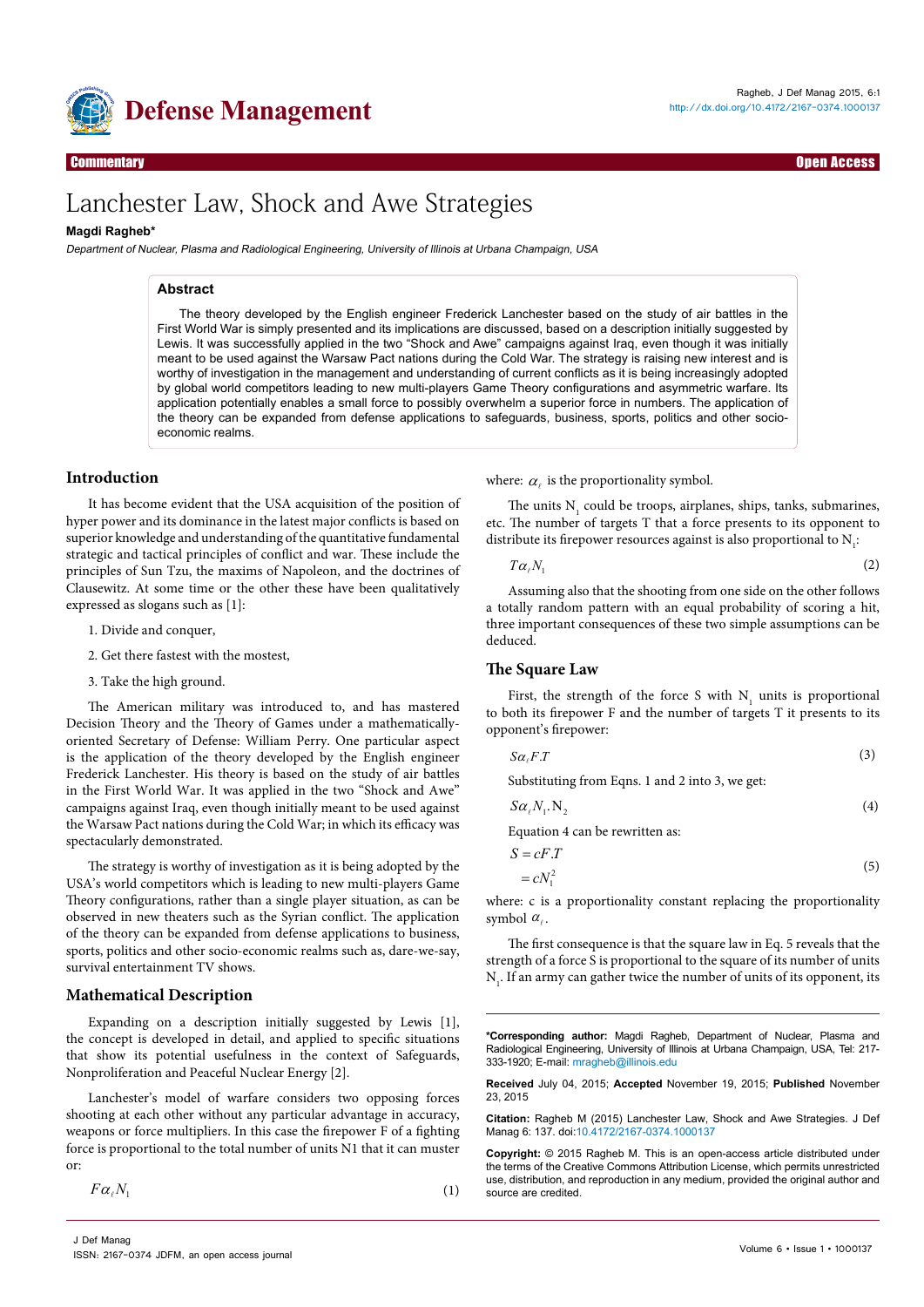strength is not just twice its opponent's, but the square of two or four times its opponent's.

The implication is that it is advantageous to go against an opponent with overwhelming force or "Shock and Awe." It also can be inferred that it pays to go with a large number of cheap units rather than a small number of expensive units. It also pays to gather allies and "coalition partners" forces and paid mercenaries, even without their being involved in the fighting; as they would draw away the fire and the losses from one's own troops.

During World War II, the advanced-technology small number of German V2 rockets targeting London and the Messerschmitt advanced jet fighters were eliminated by an overwhelming larger number of lower-technology bomber aircraft conducting continuous day and night raids on their manufacture and launching sites. This implies the necessity of maintaining a large manufacturing and industrial base, as well as a young dynamic population base to produce that large number of unit's base.

# **The Constant of Motion M**

A constant of motion M exists that does not change as a result of the mutual fighting and the ensuing losses on both sides [1]. This constant of motion is expressed as the absolute value of the difference between the square of one's own units  $N<sub>1</sub><sup>2</sup>$  and the opponent's square of the number of units,  $N_2^2$ :

$$
M = |(N_1^2 - N_2^2)| \tag{6}
$$

The square root of M can be considered as the expected outcome O or the mean value of the remainder number of units after a confrontation:

$$
O = \sqrt{M}
$$
  
= 
$$
\sqrt{\left(N_1^2 - N_2^2\right)}
$$
 (7)

The second important consequence from Eqn. 7 is that a force with a larger number than its opponent, can wipe out or exterminate the opponent while still being relatively intact.

For instance, if a force of 5 units faces a force of 3 units the expected outcome is according to Eqn. 7:

$$
O = \sqrt{M}
$$
  
= 
$$
\sqrt{\left| (5^2 - 3^2) \right|}
$$
  
= 
$$
\sqrt{\left| (25 - 9) \right|}
$$
  
= 
$$
\sqrt{16}
$$
  
= 4

The expected outcome 4 of the confrontation is thus that the smaller force of 3 is totally wiped out losing 100 percent of its units. On the other hand the larger force would still have 4 out of 5 units left and would have lost just:

$$
\frac{(5-4)}{5} \times 100 = \frac{1}{5} \times 100
$$
  
= 20 percent

of its units.

# **Small Force Prevailing over Large Force, Divide and Conquer**

A third important consequence of Lanchester's law is that it

provides a way for a small force to prevail over a force that outnumbers it [1]. The insight is that this can be achieved by splitting the enemy forces and dealing with their divided forces one divided group at a time; the old qualitative maxim of "divide and conquer," penetration or concentration principle.

As a numerical example, suppose that one has 20 units confronting 25 units. A head-on confrontation according to Eqn. 7 would lead to an expected outcome of:

$$
O = \sqrt{M}
$$
  
=  $\sqrt{|(20^2 - 25^2)|}$   
=  $\sqrt{|(400 - 625)|}$   
= 15

Which means that one's inferior force would be totally wiped out, leaving 15 units of the opponents 25 units still intact. The opponent would have lost:

$$
\frac{25-15}{25} \times 100 = \frac{10}{25} \times 100
$$
  
= 40 percent

of his force, a significant loss, but would have totally wiped us out.

Suppose that by some stratagem, maybe inducing or exploiting a defensive posture by the opponent, one is able to divide the opponent's force into two groups of 15 and 10 units each. Confronting the first group with our total force leads to the expected outcome:

$$
O_1 = \sqrt{M_1}
$$
  
=  $\sqrt{|(20^2 - 15^2)|}$   
=  $\sqrt{|(400 - 225)|}$   
=  $\sqrt{175}$   
= 13

which wipes out the enemy's group of 15, and leaves 13 of one's troops intact. These could be used against his remaining group of 10 with expected outcome:

$$
O_2 = \sqrt{M_2}
$$
  
=  $\sqrt{|(13^2 - 10^2)|}$   
=  $\sqrt{|(169 - 100)|}$   
=  $\sqrt{69}$   
= 8

which means that an inferior force can totally exterminate a superior force while keeping:

$$
\frac{8}{20} \times 100 = 40
$$
 percent  
of its initial force intact.

of its initial force intact.

## **Conditioning the Opponent**

It is human nature that people will get used and conditioned to almost anything if it goes on for long enough. The conditioning process does not take too long if it is something that people do not understand well and that they cannot experience directly.

The British military excelled at using this human cognitive feature during the period of Empire, and particularly during World War II. The British Royal Air Force (RAF) undertook a plan of disinformation to facilitate the undetected approach of a squadron of bombers to an important unspecified target in Europe. The target, possibly the